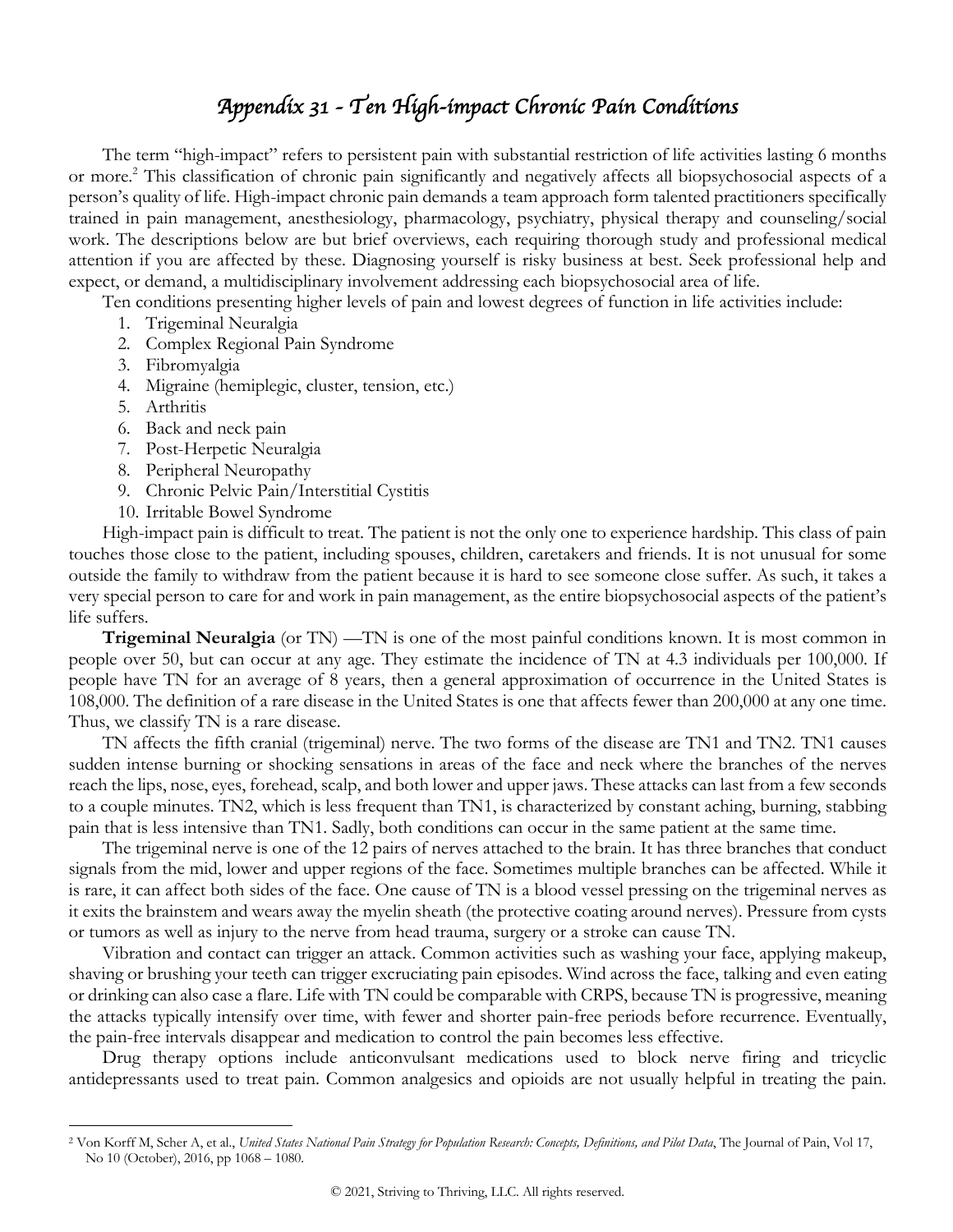Patients can opt to have surgery, but the surgery may or may not be effective. Pain-free periods after surgery vary. Sometimes surgery exacerbates the pain.

**CRPS**—Complex regional pain syndrome is a rare type of neuropathic pain. It is also known as reflex sympathetic dystrophy (RSD), causalgia, sympathetically maintained pain, and several other names. Type 1 and Type 2 are the classifications of CRPS. Type 1: An apparently trivial injury, such as a fractured or sprained ankle, has occurred, but with no confirmed nerve damage. This type was previously known as reflex sympathetic dystrophy. Type 2: This may emerge after breaking a bone, having surgery, or after a serious infection. This serious pain disorder may result from a major injury, but a relatively minor trauma can likewise induce it. Why CRPS occurs remains unknown. Regardless of what the caused the sensitized area so much pain remains a mystery. We associate CRPS with severe, unceasing and debilitating pain. The sensitization can be so extreme that even lightest touch is excruciating. In addition, the affected limb can show symptoms of:

- Abnormal circulation
- Temperature change
- Sweating (all associated with abnormal function of the sympathetic nervous system, hence the name reflex sympathetic dystrophy)
- Loss of function
- Eventually atrophy of muscles
- Changes in the hair and skin

Diagnosing CRPS is difficult because a patient's symptoms and physical findings often mimic other disorders. Sadly, there is no specific test for CRPS. The diagnosis is possible if the patient meets particular criteria based on the pain they experience, and the symptoms accompanied with their pain. The use of a block of the sympathetic nerves using local anesthetic can help with the diagnosis, but CRPS can be present even if there is no pain relief after procedures such as sympathetic nerve blocks.

CRPS can sometimes be cured in the early stages with physical therapy, sympathetic nervous system blocks and medication. The longer it remains untreated, however, the less likely the chances of reversing the symptoms. Recognition and treatment should take place as early as possible in the syndrome's course. The most important treatment at any stage of CRPS is physical therapy to assist with pain control and to preserve function.

**Fibromyalgia Pain**—Fibromyalgia is one of the most common chronic pain conditions. Worldwide it affects different ethnic, monetary and medical communities in the same proportion. It is a disorder characterized by widespread musculoskeletal pain accompanied by fatigue, sleep, memory and mood challenges. Researchers believe that fibromyalgia amplifies painful sensations by affecting the way your brain processes pain signals. Symptoms sometimes begin after a physical trauma, surgery, infection or significant psychological stress. In other cases, symptoms gradually accumulate over time with no single triggering event. Women are more likely to develop fibromyalgia than are men. Many people who have fibromyalgia also have tension headaches, temporomandibular joint (TMJ) disorders, irritable bowel syndrome, anxiety and depression.

While there is no cure for fibromyalgia, a variety of medications can help control symptoms. Exercise, relaxation and stress-reduction measures also may help.

**Migraine**—Just about everyone has headaches. But contrary to popular belief, migraine is much more than just a bad headache. There are headaches, and then there are migraines. Actually, migraine is a neurological disease, not an event. It is not correct to say, "I'm having an arthritis today," likewise, it is incorrect to say, "I have a migraine today." If you experience migraine, your debilitation symptoms are referred to as a "migraine attack" or a migraine flare. The medical community thought episodic migraine events were a product of the dilation and constriction of blood vessels in the head. We now believe migraine is a neurological disorder involving nerve pathways and brain chemicals. We know that migraine often runs in families. But genes aren't the only answer – studies show that environmental factors play an important role, too. It's an extremely incapacitating collection of neurological symptoms that usually includes a severe throbbing recurring pain on one side of the head. However, one third of migraine attacks affect both sides of the head.

**Arthritis** — Arthritis is the swelling and tenderness of one or more of your joints. The major symptoms of arthritis are joint pain and stiffness and typically worsen with age. The two most common types of arthritis are osteoarthritis and rheumatoid arthritis.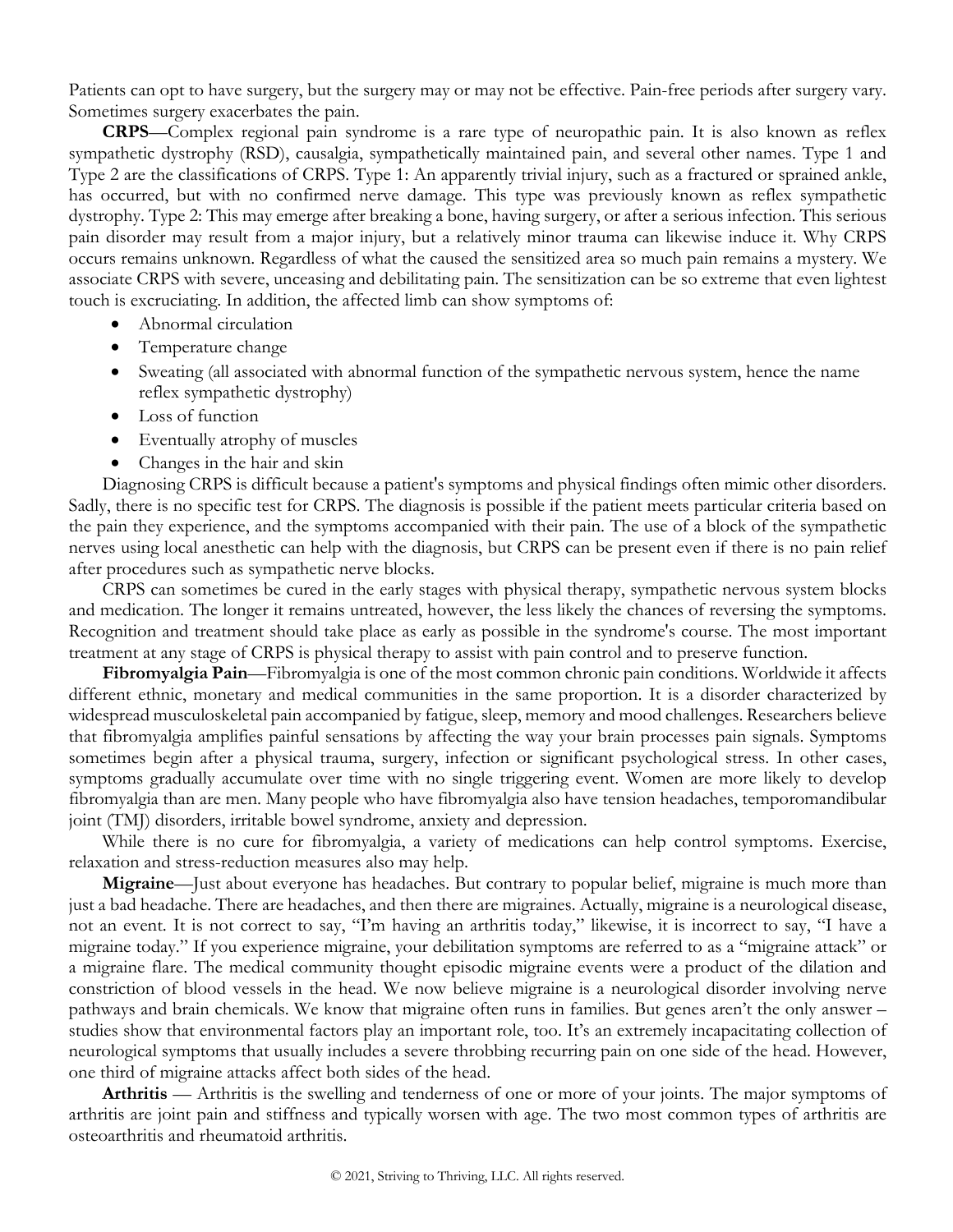Osteoarthritis causes cartilage (the hard, slippery tissue that covers the ends of bones where they form a joint) to break down. Rheumatoid arthritis is a disease in which the immune system attacks the joints, beginning with the lining of joints. There are several other types of arthritis, but the manifestations include pain, swelling, stiffness, redness resulting in a reduced range of motion.

Uric acid crystals, which form when there's too much uric acid in your blood, can cause gout. Infections or underlying disease, such as psoriasis or lupus, can cause other types of arthritis.

Treatments vary depending on the arthritis. These may include medications, physical therapy, weight loss, surgery and assistive devices. The primary goals of arthritis treatments are to reduce symptoms and improve quality of life.

**Back and Neck Pain**—There are many causes for neck and back pain, including poor posture, injury from a fall, contact sports or repetitive use. Most the time neck or back pain is not a serious medical condition and will resolve itself within a few days or a week. However, if you experience pain existing for more than a week accompanied by other symptoms, seek professional medical attention immediately. Treatment of neck pain depends on the diagnosis. Besides a thorough history and physical exam by your physician may require one or more of the following imaging studies and tests to determine the cause and cure of your neck pain: x-rays, MRI scan, CT scan or EMG (electromyogram) to assess your nerves controlling your muscles. Expect that physical therapy will be part of your treatment plan. Remember, movement is your best pain killer.

**Post-herpetic Neuralgia (PHN)**—Post-herpetic neuralgia is a painful complication arising from a shingles infection, cause by viral damage to nerve cells. An outbreak starts with lesions or blisters that crust over and heal but may still occur with no lesions. PHN may last for one or two months, but some experience pain for more than a year. Treatment often requires multiple pain-reducing medications. Older people and those with relatives who get shingles are at greater risk. Complications may include extreme pain, and in rare cases cause paralysis.

We think the damage or alteration of nerves that register pain, pressure, and other sensory nerves (for example, touch) that occur when the reactivated HZ viruses travel down nerves to the skin to cause postherpetic neuralgia. This process first begins when the virus causes chickenpox in an individual; the viruses can infect various dorsal root ganglia (nerve cells) as the chickenpox subsides. These viruses activate, usually decades later, and produce shingles lesions. We think the reactivation of HZ to be due to a stress on the body from either another infection or an immunocompromised state (for example, some patients undergoing treatments for leukemia) that allows the HZ to escape the dorsal root cells.

**Peripheral Neuropathy**—Weakness, numbness, and pain from nerve damage, usually in the hands and feet. A common cause of peripheral neuropathy is diabetes, but it can also result from injuries, infections, and exposure to toxins. Symptoms include pain, a pins-and-needles sensation, numbness, and weakness. Treatments include antidepressants like amitriptyline, pain medications like oxycodone, anti-seizure medications, and pain-relieving creams. The underlying condition must be identified and treated.

**Chronic Pelvic Pain/Interstitial Cystitis**—Interstitial cystitis is a chronic condition causing bladder pressure, bladder pain and sometimes pelvic pain. The pain ranges from mild discomfort to severe pain. The condition is a part of a spectrum of diseases known as painful bladder syndrome.

Your bladder is a hollow, muscular organ that stores urine. The bladder expands until it's full and then signals your brain that it's time to urinate, communicating through the pelvic nerves. This creates the urge to urinate for most people.

With interstitial cystitis, these signals get mixed up — you feel the need to urinate more often and with smaller volumes of urine than most people. Interstitial cystitis most often affects women and can have a long-lasting impact on quality of life. Although there's no cure, medications and other therapies may offer relief.

**Cancer Pain**—Cancer pain differs from other types of pain for several reasons. There are special considerations that pain management specialists need to be aware of with cancer patients. Pain associated with cancer can actually arise from many causes. A tumor can be painful and as it spreads, it can injure other tissues, causing increased pain. Bone pain in particular can be especially severe. Cancer can also affect nerves, resulting in the shooting, burning, or aching characteristics of neuropathic pain. Some cancer treatments such as chemotherapy, radiation, or surgery may cause pain. Complications from cancer such as infection, bone fractures or even bruises from multiple intravenous lines can cause additional pain. Weakness and fatigue (which may occur with chemotherapy) may make any pain worse. This can be especially true for cancer patients.